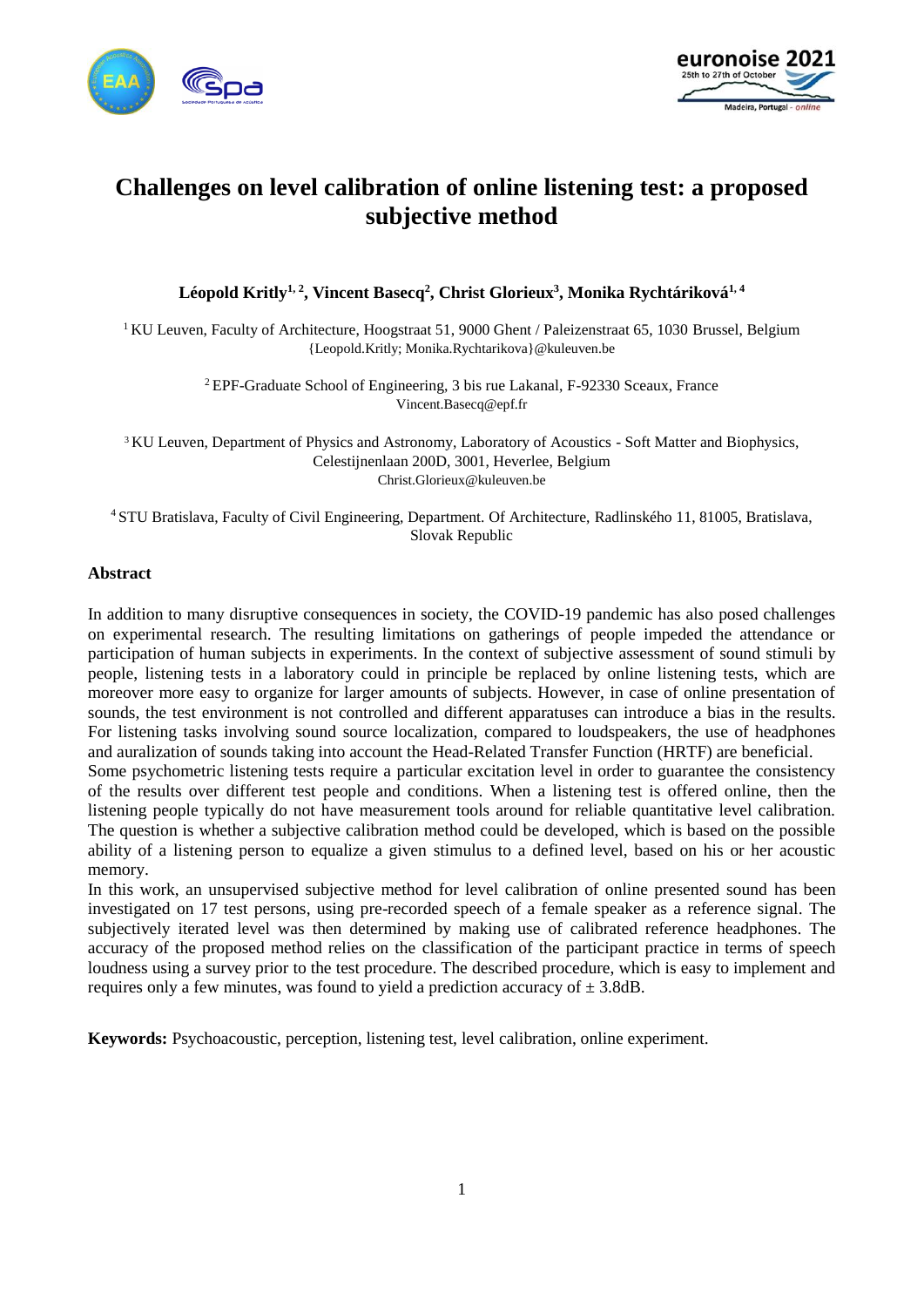

# **1 Introduction**

The COVID-19 pandemic has impacted our society at multiple levels [1], [2] including experimental and behavioural research. In the field of perceptional acoustics research, the conduction of listening tests has often been suspended to limit the propagation of this pandemic. As a result, listening procedures were needed to be performed differently, often by remote participation to ensure contact-free experiments. Online platforms [3] have been a popular option [4]–[7] in this research field, offering a safe approach to gather subjective data, as well as an alternative to in-laboratory experiments. A number of platforms allow the development, hosting and sometimes even recruitment of behavioural experiments including Pavlovia [8], [9], Amazon's Mechanical Turk [10] especially through the open-source framework psiTurk [11], WebExp [12], Gorilla[13], jsPsych [14], Lab.Js [15], and Worldlikeness [16]. Such test environments also provide a way to disseminate a listening procedure to a larger [17] and more diverse audience, as they are no longer limited to the people living around the research facilities. Everyone could potentially attend, including participants from other countries [18].

Recent studies tackle the concern regarding the quality of datasets acquired through online experiments provided that a careful and suitable design of the experimental task is implemented [19], [20]. However, a controlled environment cannot be guaranteed within online listening experiments, thus not systematically assuring a defined background noise, level of the excitation stimuli, type and placement of headphones or speakers used.

Several types of listening tests require a particular level of presentation of stimuli, due to the leveldependence of the auditory perception. These experiments are often, but not exclusively related to the discrimination of spectral coloration, i.e. the changes in frequency distribution between stimuli, which, due to the non-linear perceived frequency response of the human auditory mechanism [21], [22], is level dependent, as demonstrated by the equal loudness curves [23].

In this context, in online experiments, where test persons are not equipped with pre-calibrated listening devices or calibrators, it is challenging to accomplish presentation of stimuli at a certain level of excitation. Typically, reports on research that made use of online tests mention this complication, but they do not mention how the issue was tackled. In some speech-related studies, participants were requested to calibrate the volume of the experiment by matching a defined speech to either a comfortable level [24]–[26] or to their own convenience [27]. The latter case consists of adjusting the level of speech stimuli to sound natural, i.e. to commonly encountered vocal levels, without providing specific conditions to help visualizing a reference level.

In this work, we have developed a subjective method of level calibration of listening tests using a prerecorded speech and assess its consistency over a defined test population. In the following, first the method is presented. Next, the experimental conditions are depicted. The performance of the method in terms of targeting a certain sound pressure level of presented stimuli proposed method is discussed, and a perspective is given on potential refinements.

# **2 Proposed calibration method**

The concept of the proposed calibration method is to use a sound known and employed on a daily basis by the potential participant to a listening test. The stimulus should have a sound pressure level relatively constant under given conditions to be used as a reference. Speech satisfies this condition in case of a low background noise exposure [28]. In this study, the average sound pressure level of speech was assumed to be 55dBA. This level lies within the optimum level range of speech to minimize the listening difficulty in quiet environments [29]. The sound pressure level of speech in case of noise exposure is influenced by the Lombard effect, inducing a rise of the voice level and pitch related to the level of the exposed noise [30].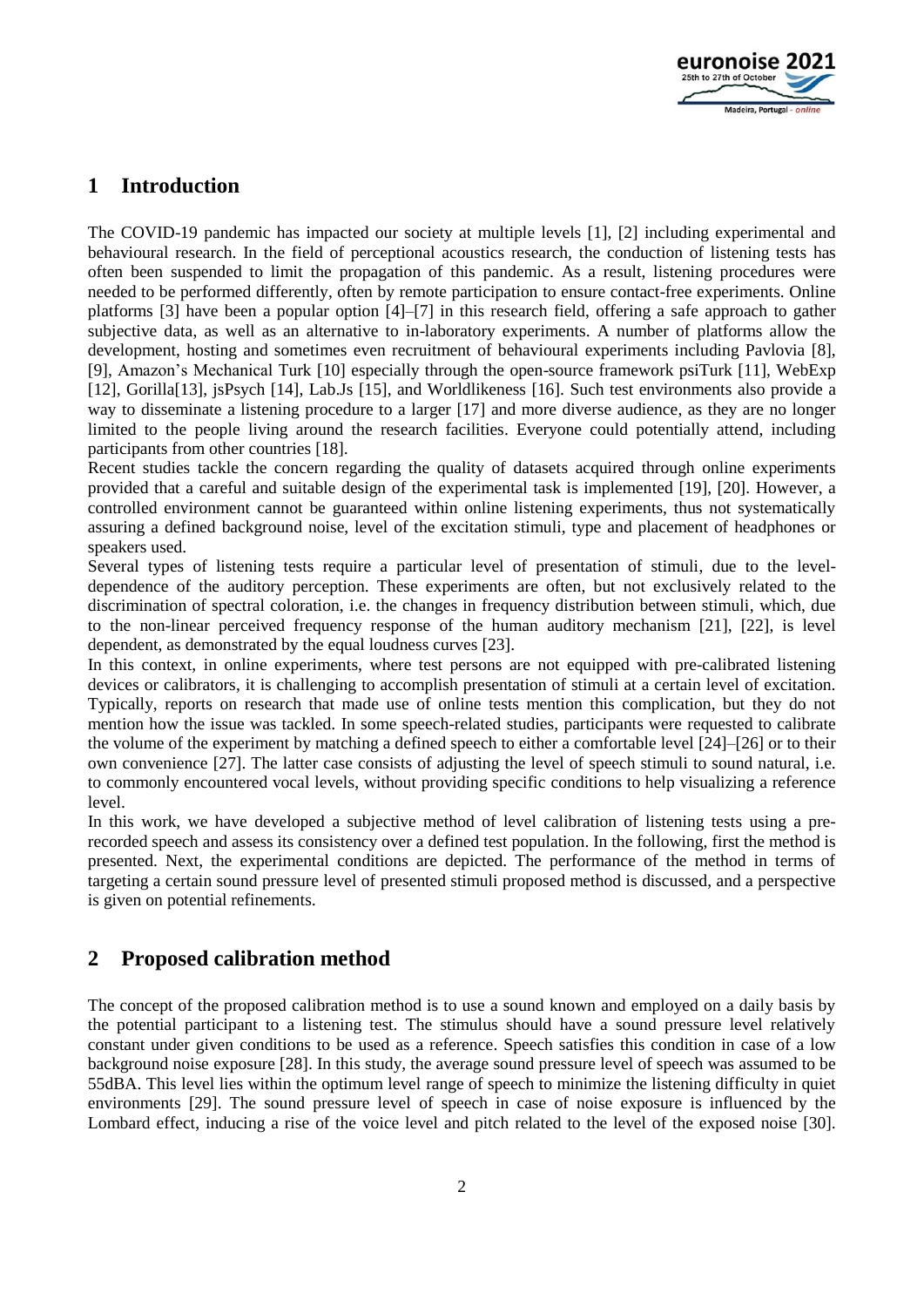

Other studies have shown a similar vocal level when exposed to a soft background noise (around 50dBA) [31], [32] varying from 57dBA to 62dBA.

Speech fragments are characterized by relatively constant sound pressure levels, and are good candidates to be used as calibration signals of which the level can be recalled from people's auditory memory. The process of remembering the level of a typical speech introduces some inaccuracy in the calibration level, but is expected to remain within an acceptable range.

# **3 Experimental conditions**

#### <span id="page-2-0"></span>**3.1 Apparatus and participants**

The assessment of the proposed calibration method has been performed under two distinct experimental conditions.

The first test session was conducted in a 125m<sup>3</sup> semi-anechoic chamber. The participants were seated at a desk disposed in a corner of the room. The stimuli were digitally broadcasted from a desktop computer located outside of the anechoic room using a Scarlett 6i6 (Focusrite®) patched to a listening test unit HPS IV (Head Acoustics<sub>®</sub>) using SPDIF protocol. The stimuli were generated by open-back headphones HA II.1 (Head Acoustics®) connected to the listening test unit.

The second test session was performed in a classroom without any significant noise exposure. To avoid noise interfering with the test, the experimental sessions were scheduled outside the school breaks. The listening equipment was composed of a Scarlett 8i6 3rd Gen (Focusrite®) and high-end open-back headphones HD650 (Sennheiser<sup>®</sup>).

Two different setups have been used for practical reasons. They had similar performance and were calibrated with pink noise using a dummy head HMS III (Head Acoustics<sup>®</sup>) in a semi-anechoic room. Headphones were used in both cases as the related listening tasks involved some source localisation for whom these devices are beneficial in combination with the use of the adequate Head-Related Transfer Function (HRTF). Both devices were operated at a sampling frequency of 48kHz with 16bits depth. A computer monitor was

used to display the graphical interface under the two conditions. The participant interacted with the interface by means of a standard computer keyboard and a silent mouse (Logitech<sup>®</sup> M220).

The listening procedure was conducted on 17 sighted people, among which there were 9 women and 8 men from 20 to 59 years old. All participants volunteered to conduct this experiment and prior to the test had given an oral informal consent to use their contribution within a research context. No compensation was given to any participant. The hearing performance of the test people was not assessed. However, they were asked if they suffered from any hearing impairment or were often exposed to loud noise/sounds. The experiment also kept track of participants speaking at a particularly loud level. In the case where the participants had any hearing impairment or experience with noise exposure, they were labelled under a "special" category. The participations were anonymized and classified with an arbitrary number.

Six participants (P[1: 4, 6: 7]) used the first apparatus and 11 people (P[5, 8: 17]) used the second one. Some participants performed multiple tests on different days to assess the consistency of this test within a subject as well as to increase the statistical samples of this study. The participant labelled as P1 corresponds to the designer of this experiment. Participants P[1: 7] had some experience performing listening tests. The others were novice participants.

Participants P[13: 17] have been included in the special group, corresponding to the people with potential underestimation of speech level due to either a hearing related issue or an abnormal voice level.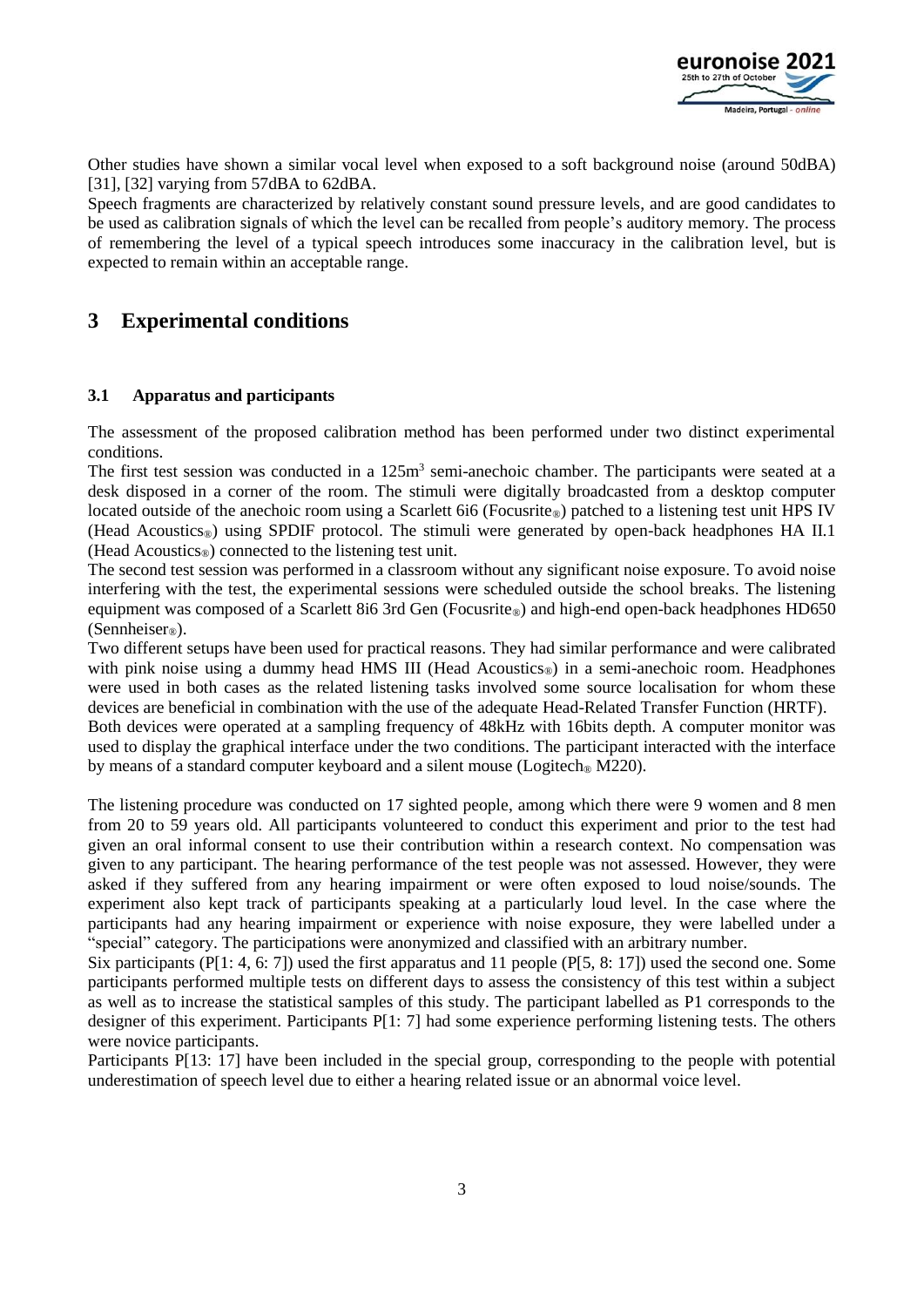

These participants were included in this group for the following reasons:

- P13: Participant speaking loudly,
- P14: Aged person with known mild hearing loss (< 40dBHL),
- P15: Person with known hearing loss, having a history of attending loud events,
- P16: Participant working with loud equipment, often listening to loud music and sounds with closedback headphones,
- P17: Person wearing earbuds before the test with significantly audible music, suggesting a listening experience at high sound pressure level.

#### **3.2 Stimulus**

The stimulus intended to be used as a calibration signal was a recorded speech fragment spoken by a Belgian female speaker who was fluent in English. This speech was recorded with a lapel microphone (Sennheiser<sup>®</sup> MKE-2P) placed 5 cm in front of the speaker's lips and mounted on a fitness headset support (Samson<sup>®</sup> Qe). The speaker was seated at a table of a quiet office. The recited text fragment was taken from the abstract of a biography of Katherine Johnson [33] in English. The speech level was not equalized between sentences, in order to keep organic features of the recording, therefore sounding natural to the listener. The complete recording was 66 seconds long and was split into 2 parts to avoid loss of attention span or even irritation of the participant by listening to the same sound for a repeated number of times, required to assess the validity of such method.

The duration of the pauses between sentences was kept as original and varied from 0.4 to 0.8s.

Most of the energy of the speech was located between 200Hz and 2.8kHz (-26dBFS, i.e. 95% of the sound pressure) as seen in **[Figure 1](#page-3-0)**. The spectrum contained several peaks in the range between 200 and 700Hz, which could be assimilated as main formants of this speech and are respectively located at 200Hz, 400Hz, 575Hz and 700Hz.



<span id="page-3-0"></span>**Figure 1. Spectrum of recorded speech fragment recited by a female speaker.** The spectrum has been computed by averaging a sequential section of 4096 samples (i.e. 85ms) windowed by a Hanning frame with a 50% overlap ratio by means of a ssfft. The spectrum is displayed from 100 Hz to 3kHz where 95% (- 26dBFS) of the sound pressure is located. The low frequencies (<100Hz) have not been displayed, mostly consisting of undesired noise induced by tiny microphone movements and frictions with its stand.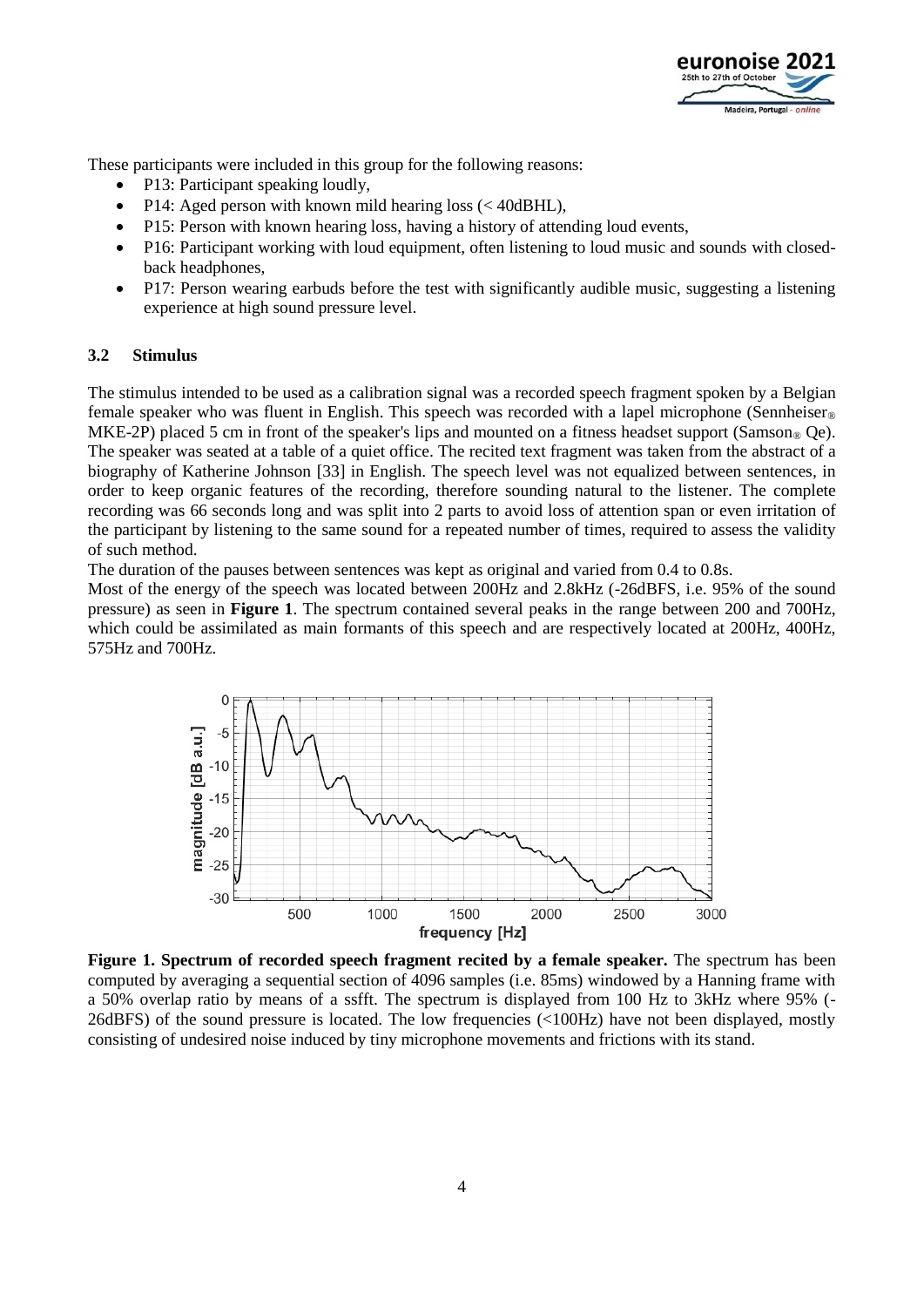

#### **3.3 Test procedure**

The assessment of the calibration level procedure was made by requesting the participants to equalize the sound pressure level of the recorded speech to correspond to a typical conversation level in a quiet environment. We asked them to picture themselves talking to someone at around 1.5m, as if the two speakers were seated on opposite sides of a table during any social event. It was mentioned to the participant that human beings tend to speak louder wearing a face mask. The participants were advised to perform the equalization level with a reference baseline corresponding to a conversation without a facemask. The equalization was performed by tuning the volume of the operating system as well as applying a correction factor to the amplitude of the signal. These changes in volume were made in real-time through a custom graphical interface computed in Matlab®. The participants were asked to first perform their equalization by changing the volume of the operating system and, if necessary, fine-tune the amplitude of the speech with the correction factor. This task was performed 20 times on either part of the recorded speech whose amplitude was attenuated by a randomly defined factor. This factor was computed at each iteration of the calibration performed by a participant within the test interface, thus generating a random sequence of the presentation amplitude of the speech. This factor could only take values between [-20, 0]dB. The interface reset the volume of the operating system as well as the correction factor to its default values to avoid exposing the participant to potentially loud speeches which could cause a temporary rise of the hearing threshold of the subject. The program kept track of the emission levels of each test iteration as well as the volume parameters defined by the participant. The completion of this test took between 7 and 14 minutes across participants.

## **4 Results**

As discussed in section [3.1,](#page-2-0) the participants were split into two groups, one with known hearing problems or excessive noise exposure labelled as "special" and the other labelled as "normal".

For both groups, the participant having repeated the experiment in separated sessions had consistent results, their average estimated value being similar between sessions as seen in **[Figure 2](#page-5-0)** (P1, P2, P4), except for P13 (cf. **[Figure 3](#page-5-1)**) whose average estimation differs by 4dB. This participant had reported having calibrated the speech to a quieter level on the second session.

The participants were consistent within a test session, their averaged standard deviation was about 1.9dB for the normal group and 2.6dB for the special group.

The estimated level of the speech considerably varies between participants of the normal group mostly due to the overestimation of the speech level for P5, P6 and P12. The average calibration level of the recorded speech of this group was  $52.3$ dBA (std = 3.8dBA). The variance between participants is audible, but nevertheless small enough for online tests in which the level is not extremely critical.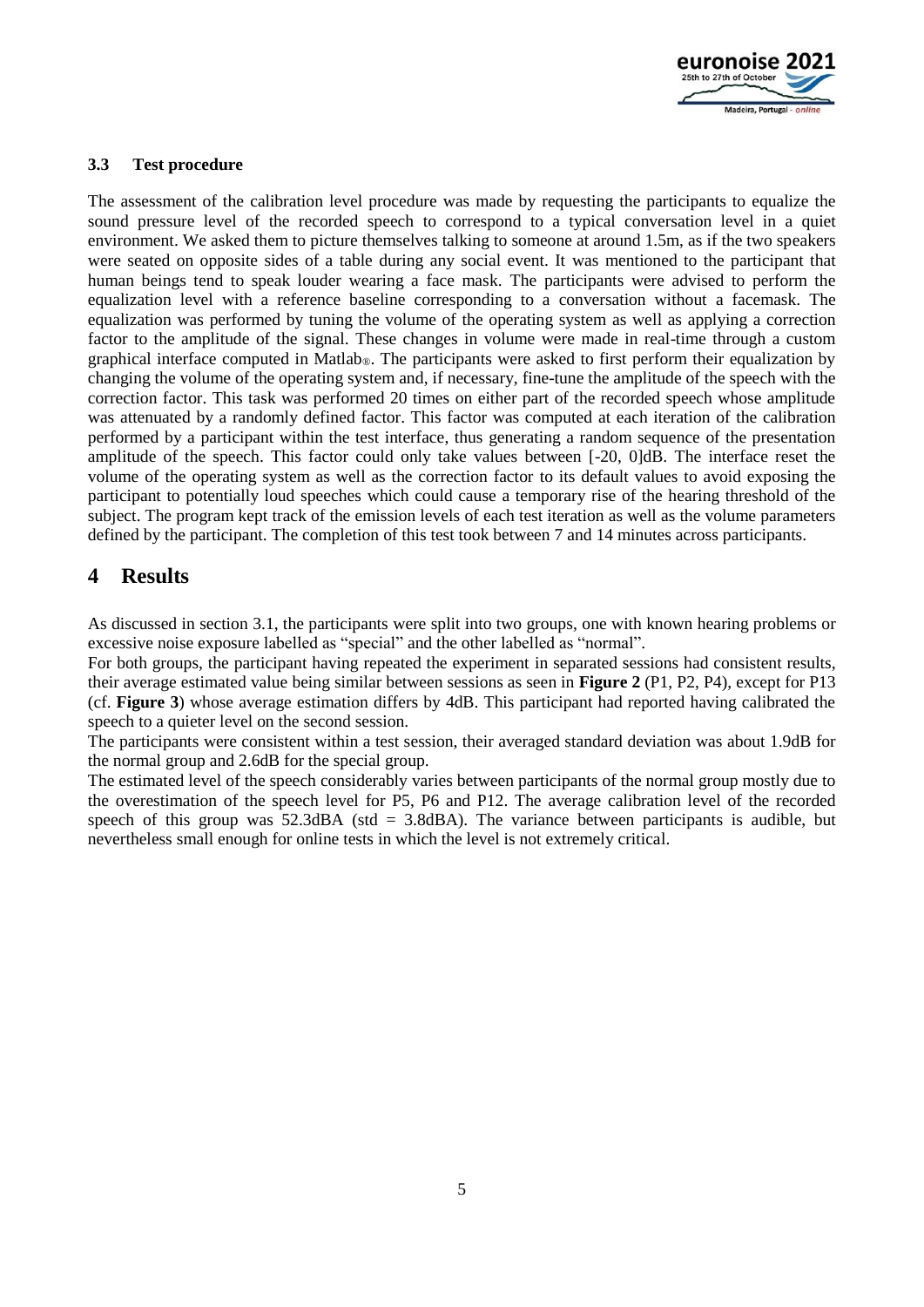



<span id="page-5-0"></span>**Figure 2**. **Average level calibration of recorded speech over the normal group of participants.** Different sessions of the same participant are labelled by adding an identifier after the name participant (eg. P1.1, P1.2). The average level calibration over all participants and test sessions for the normal group is about  $52.3$ dBA (std = 3.8dBA).

For the special group, the variance of estimation within a listening session was slightly larger than for the normal group, and remain too large to make statistically significant conclusions. The average level calibration of the recorded speech of this group was  $60.9 \text{dBA}$  (std = 3.4dBA).



<span id="page-5-1"></span>**Figure 3. Average level calibration of a recorded speech over the special group of participants.**  Different sessions of the same participant are labelled by adding an identifier after the name participant (eg. P1.1, P1.2). The average level calibration over all participants and test sessions for the special group is about 60.9dBA (std =  $3.4$ dBA).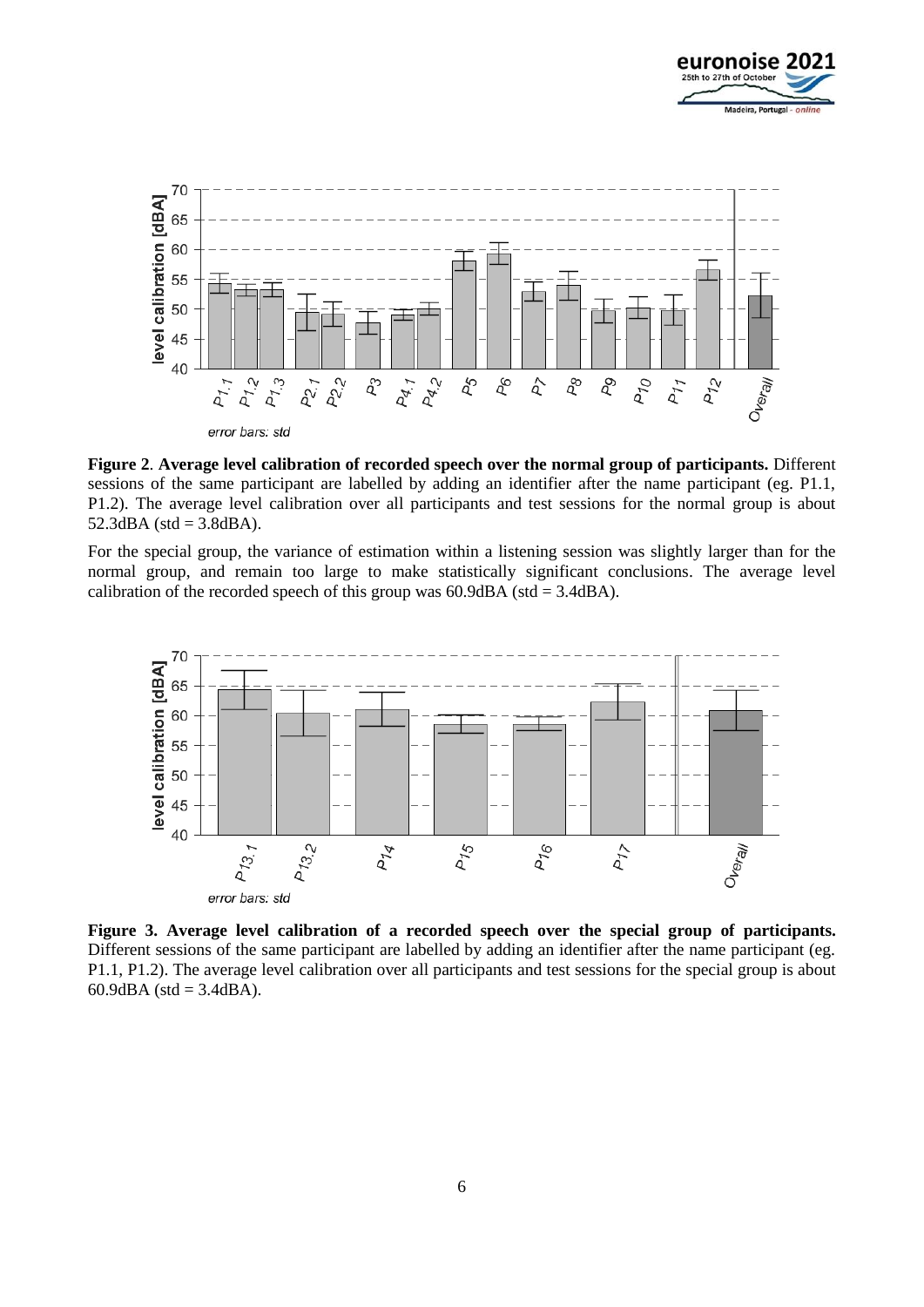

### **5 Discussion**

Calibrating an experiment using a subjective method with speech proved to be an approach worth considering for experiments that are not too critically sensitive to level differences. The proposed calibration procedure was designed to investigate audibility features in human echolocation, in which case the performance is only weakly sensitive to small changes in loudness [34], [35]. The differentiation of the participants based on their hearing performance and noise experience seems to provide a more accurate calibration for these participants. The results on the special group, i.e. people with potential hearing or voicerelated problems would suggest considering a higher sound pressure level as a reference for the speech applied to this group. However, by splitting participants into groups based on an oral survey, i.e. subjectively acquired data, the participant affiliation to one of the groups could be exposed to misdiagnoses. Indeed, people with mild hearing loss might not be aware of their impairment if it did not significantly disturb their communication or perception of their surroundings. Moreover, assessing whether the level of speaking is loud is highly subjective, as it would suggest the existence of a standard vocal effort known by the subject. A participant might not be aware of his/her abnormal or high vocal level, especially if this fact was not openly shared with him/her prior to the test. Lastly, people listening to loud music, movies or video games are often not aware that the level of their entertainment is louder than it should to preserve the integrity of their hearing.

In order to remove subjective acquired data with possible bias, the survey could be extended with an objective assessment of the hearing threshold [36] of the participants, as well as the level of their voice. The research could further be extended by requesting the test persons to level-match a given music fragment to its usual exposure. However, this would require the researcher to have physical access to the participant, which would defeat the purpose of a subjective calibration, i.e. calibrate an unknown listening system to perform an online or remote listening test. Considering the uncertainty of the calibrated level with the proposed method, we would suggest using an objective calibration method with a dummy head, artificial ear or other calibrators for listening tests carried out within research facilities.

Furthermore, level matching a pre-recorded speech might be challenging as the participants did not encounter the reciting speaker in real life. It could be even more complex in case the participant does not fluently speak the language of the heard speech. To tackle the latter issue, an alternative method would be to ask the participants to record discussion or speech at about 1 to 1.5m with their computer or phone and use this to calibrate the experiment. This approach would add time to the test procedure and would require a dynamic calibration tool built-in the test platform, but seems worth to consider.

It is worth mentioning that this experiment assumed the use of headphones or earphones and could be coupled to an additional procedure to ensure it by means of Huggins pitch [37] or anti-phased sines [38].

Lastly, the proposed subjective method does not account for the frequency response of the listening apparatus and would suggest the use of a system with a flat response over the hearing frequency range to accurately calibrate the experiment. This issue could be partially dealt with by compensating for the frequency response of the headphones using a database of measured headphones or earphones. Headphones tend to colour more significantly the signal, i.e. altering the weighing of its frequency curve, compared to a typical DAC and amplifier combo. Moreover, this process would rely on the use of headphones whose frequency response does not significantly differ from the measured one. Indeed, the frequency response of headphones tends to be altered when ageing. Lastly, flattering the frequency response can be quite challenging in the low-frequency range in the case of closed-back headphones whose design typically enhances this frequency range.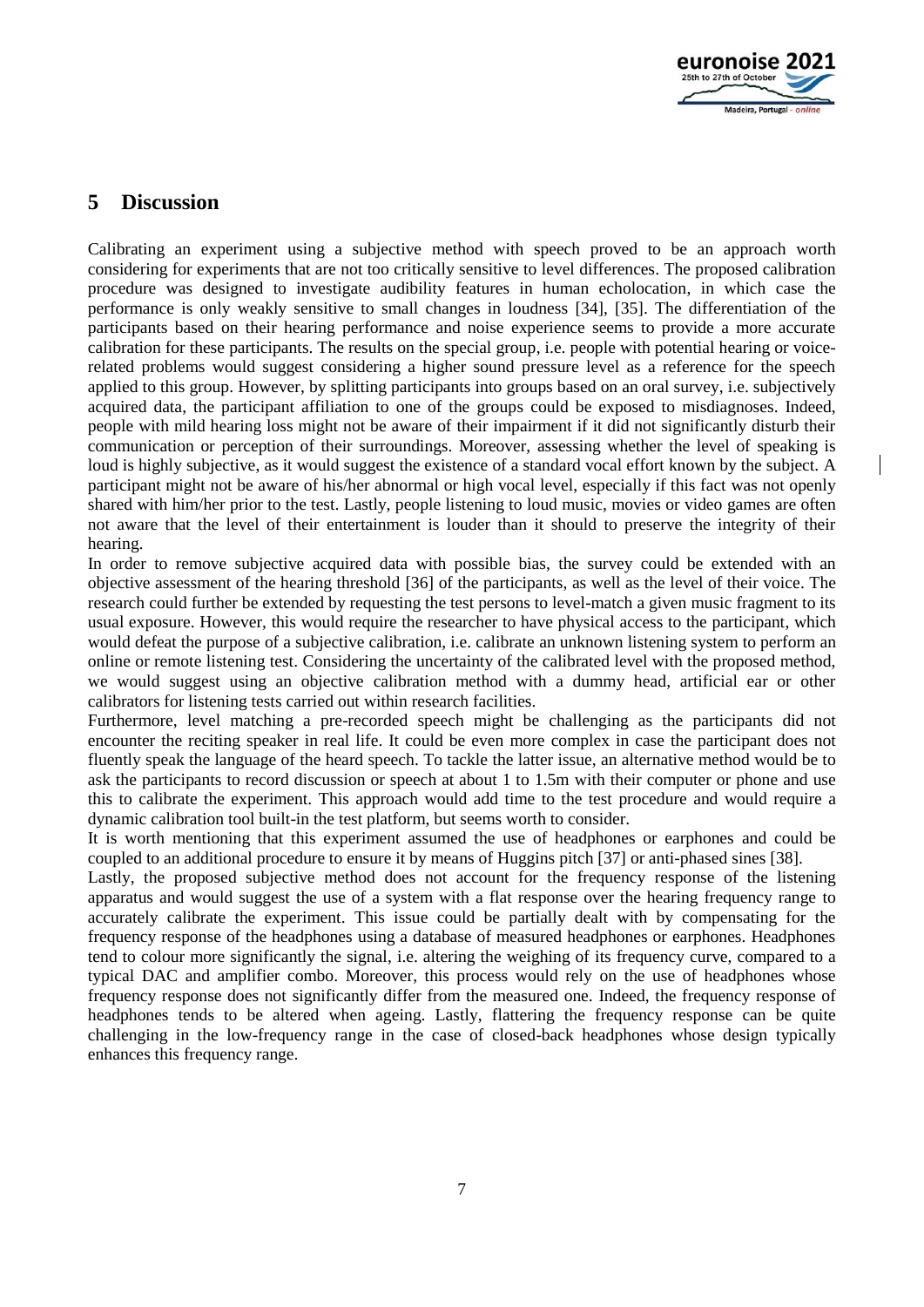

### **Acknowledgements**

L.K. is grateful to the EPF - Graduate School of Engineering and the Faculty of Architecture of KU Leuven for the support given to his thesis research.

### **References**

- [1] WHO, "Coronavirus disease (COVID-19) pandemic." [Online]. Available: https://www.who.int/emergencies/diseases/novel-coronavirus-2019. [Accessed: 07-Jan-2021].
- [2] European Centre for Disease Prevention and Control, "COVID-19 pandemic." [Online]. Available: https://www.ecdc.europa.eu/en/covid-19-pandemic. [Accessed: 08-Jan-2021].
- [3] T. Grootswagers, "A primer on running human behavioural experiments online," *Behav. Res. Methods*, vol. 52, no. 6, pp. 2283–2286, 2020.
- [4] T. H. Pedersen, S. Antunes, and B. Rasmussen, "Online listening tests on sound insulation of walls: A feasibility study," in *Proceedings of EURONOISE 2012*, 2012, pp. 1219–1224.
- [5] T. X. F. Seow and T. U. Hauser, "Reliability of web-based affective auditory stimulus presentation," *Behav. Res. Methods*, no. 0, pp. 10–12, 2021.
- [6] S. Zhao *et al.*, "Rapid ocular responses are modulated by bottom-up-driven auditory salience," *J. Neurosci.*, vol. 39, no. 39, pp. 7703–7714, 2019.
- [7] T. Pankovski, "Screening For Dichotic Acoustic Context And Headphones In Online Crowdsourced Hearing Studies," *Can. Acoust.*, vol. 49, no. 2 SE-Article-Psychological Acoustics, Jul. 2021.
- [8] "Pavlovia." [Online]. Available: https://pavlovia.org/. [Accessed: 19-Mar-2021].
- [9] J. Peirce and M. MacAskill, *Building experiments in PsychoPy*. Sage, 2018.
- [10] K. Crowston, "Amazon Mechanical Turk: A Research Tool for Organizations and Information Systems Scholars," in *Shaping the Future of ICT Research. Methods and Approaches*, 2012, pp. 210– 221.
- [11] T. M. Gureckis *et al.*, "psiTurk: An open-source framework for conducting replicable behavioral experiments online," *Behav. Res. Methods*, vol. 48, no. 3, pp. 829–842, 2016.
- [12] F. Keller, S. Gunasekharan, N. Mayo, and M. Corley, "Timing accuracy of web experiments: A case study using the WebExp software package," *Behav. Res. Methods*, vol. 41, no. 1, pp. 1–12, 2009.
- [13] A. Anwyl-Irvine, J. Massonnié, A. Flitton, N. Kirkham, and J. Evershed, "Gorilla in our MIDST: An online behavioral experiment builder," *bioRxiv*, no. April 2019, pp. 388–407, 2018.
- [14] J. R. de Leeuw, "jsPsych: A JavaScript library for creating behavioral experiments in a Web browser," *Behav. Res. Methods*, vol. 47, no. 1, pp. 1–12, 2015.
- [15] F. Henninger, Y. Shevchenko, U. K. Mertens, P. Kieslich, and B. Hilbig, "lab.js: A free, open, online study builder," vol. 6, 2019.
- [16] T. Y. Chen and J. Myers, "Worldlikeness: A Web crowdsourcing platform for typological psycholinguistics," *Linguist. Vanguard*, vol. 7, no. s1, pp. 1–11, 2021.
- [17] I. Adjerid and K. Kelley, "Big data in psychology: A framework for research advancement," *Am. Psychol.*, vol. 73, no. 7, pp. 899–917, 2018.
- [18] N. Stewart, J. Chandler, and G. Paolacci, "Crowdsourcing Samples in Cognitive Science," *Trends*